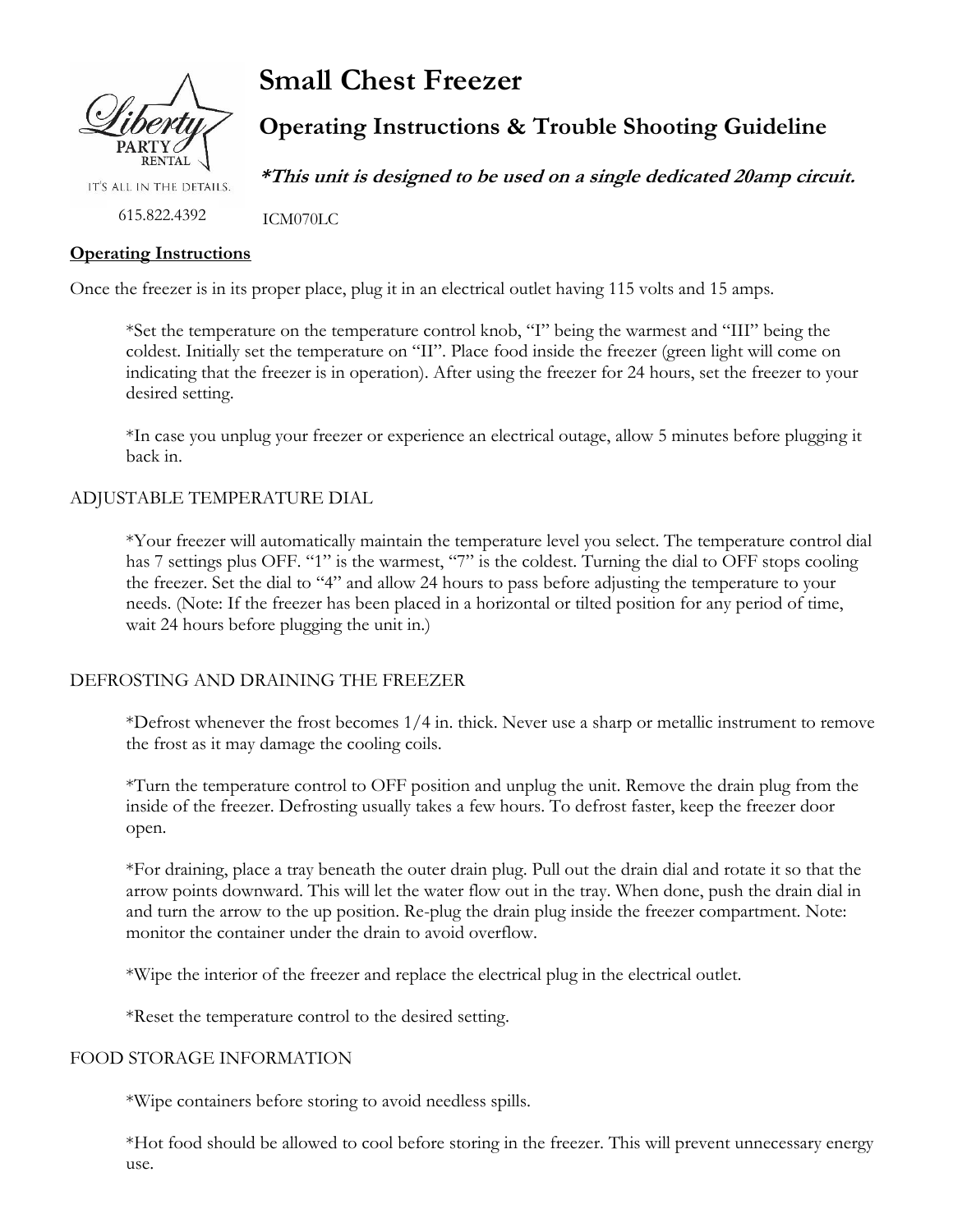\*When storing meats, keep in the original packaging or rewrap as necessary.

\*Proper freezer storage requires correct packaging. All foods must be in packages which do not allow the flow of air or moisture in or out. Improper storage will result in odor and taste transfer and will result in the drying out of the improperly packaged food.

\*Packaging recommendations: \*Plastic containers with air-tight lids. \*Heavy-duty aluminum foil. \*Plastic wrap. \*Self-sealing plastic bags.

\*Do not refreeze defrosted/thawed foods.

\*It is recommended that the freezing date be marked on the packaging.

#### NORMAL OPERATING SOUNDS YOU MAY HEAR

\*Boiling water, gurgling sounds or slight vibrations that are the result of the refrigerant circulating through the cooling coils.

\*The thermostat control will click when it cycles on and off.

#### **Troubleshooting Guidelines**

#### FREEZER DOES NOT OPERATE

\*Make sure thermostat control is not in the "OFF" position.

\*Make sure freezer is plugged in.

\*Make sure there is power at the AC outlet by checking the circuit breaker.

\*Wait for 30-40 minutes to see whether freezer will start. Compressor cycle must be complete to operate.

#### FOOD TEMPERATURE APPEARS TOO WARM

\*Avoid frequent door openings.

\*Allow time for recently added warm food to reach freezer temperature.

\*Check gaskets for proper seal.

\*Adjust the temperature control to colder settings.

## FOOD TEMPERATURE IS TOO COLD

\*Adjust to a warmer setting and allow several hours for temperature to adjust.

FREEZER RUNS TOO FREQUENTLY